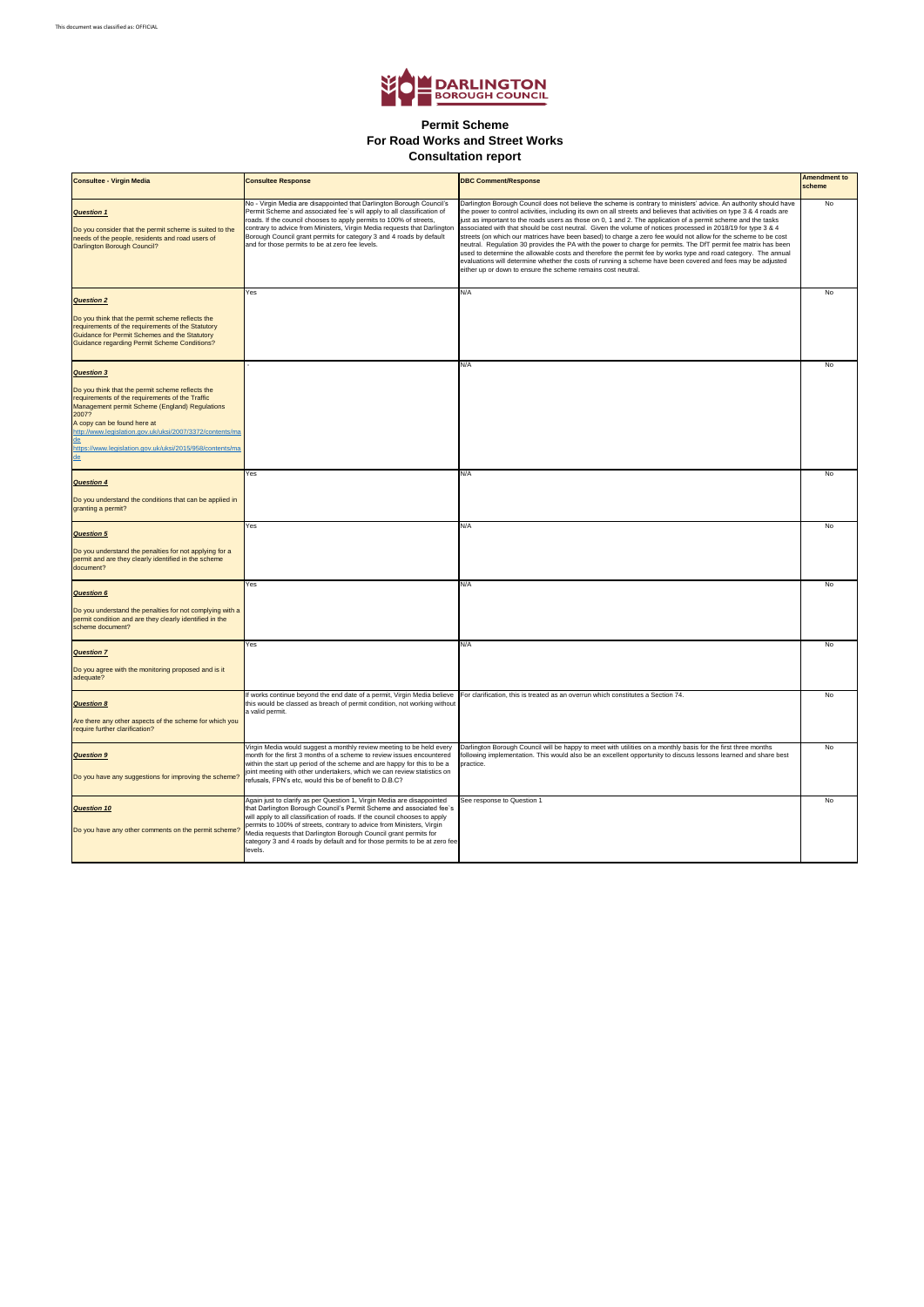| <b>Consultee - Openreach</b>                                                                                                                                                                                                                                                                                                                           | <b>Consultee Response</b>                                                                                                                                                                                                                                                                                                                                                                          | <b>DBC Comment/Response</b>                                                                                                                                                                                                                                                                                                                                                                                                                                                                                                                                                                                                                                                                                                                                                                                                                                                                                                                                                                                        | <b>Amendment to</b><br>scheme |
|--------------------------------------------------------------------------------------------------------------------------------------------------------------------------------------------------------------------------------------------------------------------------------------------------------------------------------------------------------|----------------------------------------------------------------------------------------------------------------------------------------------------------------------------------------------------------------------------------------------------------------------------------------------------------------------------------------------------------------------------------------------------|--------------------------------------------------------------------------------------------------------------------------------------------------------------------------------------------------------------------------------------------------------------------------------------------------------------------------------------------------------------------------------------------------------------------------------------------------------------------------------------------------------------------------------------------------------------------------------------------------------------------------------------------------------------------------------------------------------------------------------------------------------------------------------------------------------------------------------------------------------------------------------------------------------------------------------------------------------------------------------------------------------------------|-------------------------------|
| <b>Question 1</b><br>Do you consider that the permit scheme is suited to the<br>needs of the people, residents and road users of<br>Darlington Borough Council?                                                                                                                                                                                        | Openreach understand the benefits that permit schemes may bring in<br>enabling authorities to apply more resource to co-ordination of those<br>activities with the potential to cause significant disruption on the<br>highway.<br>Openreach also fully support the need for utilities and authorities to<br>work together to maximise efficiency and reduce disruption for the<br>benefit of all. | N/A                                                                                                                                                                                                                                                                                                                                                                                                                                                                                                                                                                                                                                                                                                                                                                                                                                                                                                                                                                                                                | No                            |
| <b>Question 2</b><br>Do you think that the permit scheme reflects the<br>requirements of the requirements of the Statutory<br>Guidance for Permit Schemes and the Statutory<br>Guidance regarding Permit Scheme Conditions?                                                                                                                            | In the Statutory Guidance for Permit Schemes, the DfT have stated that<br>the level of scrutiny carried out should be proportionate to the level of<br>disruption, expecting a less rigorous approach on category 3 and 4<br>roads. It also states that in these circumstances fees should be waived<br>or discounted.                                                                             | Darlington Borough Council does not believe the scheme is contrary to ministers' advice. An authority should have<br>the power to control activities, including its own on all streets and believes that activities on type 3 & 4 roads are<br>just as important to the roads users as those on 0, 1 and 2. The application of a permit scheme and the tasks<br>associated with that should be cost neutral. Given the volume of notices processed in 2018/19 for type 3 & 4<br>streets (on which our matrices have been based) to charge a zero fee would not allow for the scheme to be cost<br>neutral. Regulation 30 provides the PA with the power to charge for permits. The DfT permit fee matrix has been<br>used to determine the allowable costs and therefore the permit fee by works type and road category. The annual<br>evaluations will determine whether the costs of running a scheme have been covered and fees may be adjusted<br>either up or down to ensure the scheme remains cost neutral. | No                            |
| <b>Question 3</b><br>Do you think that the permit scheme reflects the<br>requirements of the requirements of the Traffic<br>Management permit Scheme (England) Regulations<br>2007?<br>A copy can be found here at<br>http://www.legislation.gov.uk/uksi/2007/3372/contents/ma<br>de<br>https://www.legislation.gov.uk/uksi/2015/958/contents/ma<br>de | Yes, having looked through your document and legislation, your<br>proposed permit scheme seems to reflect the requirements of the Traffic<br>Management permit Scheme.                                                                                                                                                                                                                             | N/A                                                                                                                                                                                                                                                                                                                                                                                                                                                                                                                                                                                                                                                                                                                                                                                                                                                                                                                                                                                                                | No                            |
| <b>Question 4</b><br>Do you understand the conditions that can be applied in<br>granting a permit?                                                                                                                                                                                                                                                     | Within the sections of your permit scheme including section 8, 9 & 11, I N/A<br>understand the conditions.                                                                                                                                                                                                                                                                                         |                                                                                                                                                                                                                                                                                                                                                                                                                                                                                                                                                                                                                                                                                                                                                                                                                                                                                                                                                                                                                    | No                            |
| <b>Question 5</b><br>Do you understand the penalties for not applying for a<br>permit and are they clearly identified in the scheme<br>document?                                                                                                                                                                                                       | It is an offense to undertake works without a required permit under<br>Regulation 19, this information is clear within the document.                                                                                                                                                                                                                                                               | N/A                                                                                                                                                                                                                                                                                                                                                                                                                                                                                                                                                                                                                                                                                                                                                                                                                                                                                                                                                                                                                | No                            |
| <b>Question 6</b><br>Do you understand the penalties for not complying with a<br>permit condition and are they clearly identified in the<br>scheme document?                                                                                                                                                                                           | Penalties are set down within your document clearly and look to be fair<br>and within guidelines                                                                                                                                                                                                                                                                                                   | N/A                                                                                                                                                                                                                                                                                                                                                                                                                                                                                                                                                                                                                                                                                                                                                                                                                                                                                                                                                                                                                | No                            |
| <b>Question 7</b><br>Do you agree with the monitoring proposed and is it<br>adequate?                                                                                                                                                                                                                                                                  | This conforms to what has been asked for within legislation, Section 14 N/A<br>of your document is clear and sets out what is expected.                                                                                                                                                                                                                                                            |                                                                                                                                                                                                                                                                                                                                                                                                                                                                                                                                                                                                                                                                                                                                                                                                                                                                                                                                                                                                                    | No                            |
| <b>Question 8</b><br>Are there any other aspects of the scheme for which you<br>require further clarification?                                                                                                                                                                                                                                         | No                                                                                                                                                                                                                                                                                                                                                                                                 | N/A                                                                                                                                                                                                                                                                                                                                                                                                                                                                                                                                                                                                                                                                                                                                                                                                                                                                                                                                                                                                                | No                            |
| <b>Question 9</b><br>Do you have any suggestions for improving the scheme?                                                                                                                                                                                                                                                                             | During the initial move of NYCC from notices to permits Openreach<br>found it really useful to have meetings to go through what was going<br>wrong on both sides. Especially in the first couple of months. Would<br>your authority be willing to do this?                                                                                                                                         | Darlington Borough Council will be happy to meet with utilities on a monthly basis for the first three months<br>following implementation. This would also be an excellent opportunity to discuss lessons learned and share best<br>practice.                                                                                                                                                                                                                                                                                                                                                                                                                                                                                                                                                                                                                                                                                                                                                                      | No                            |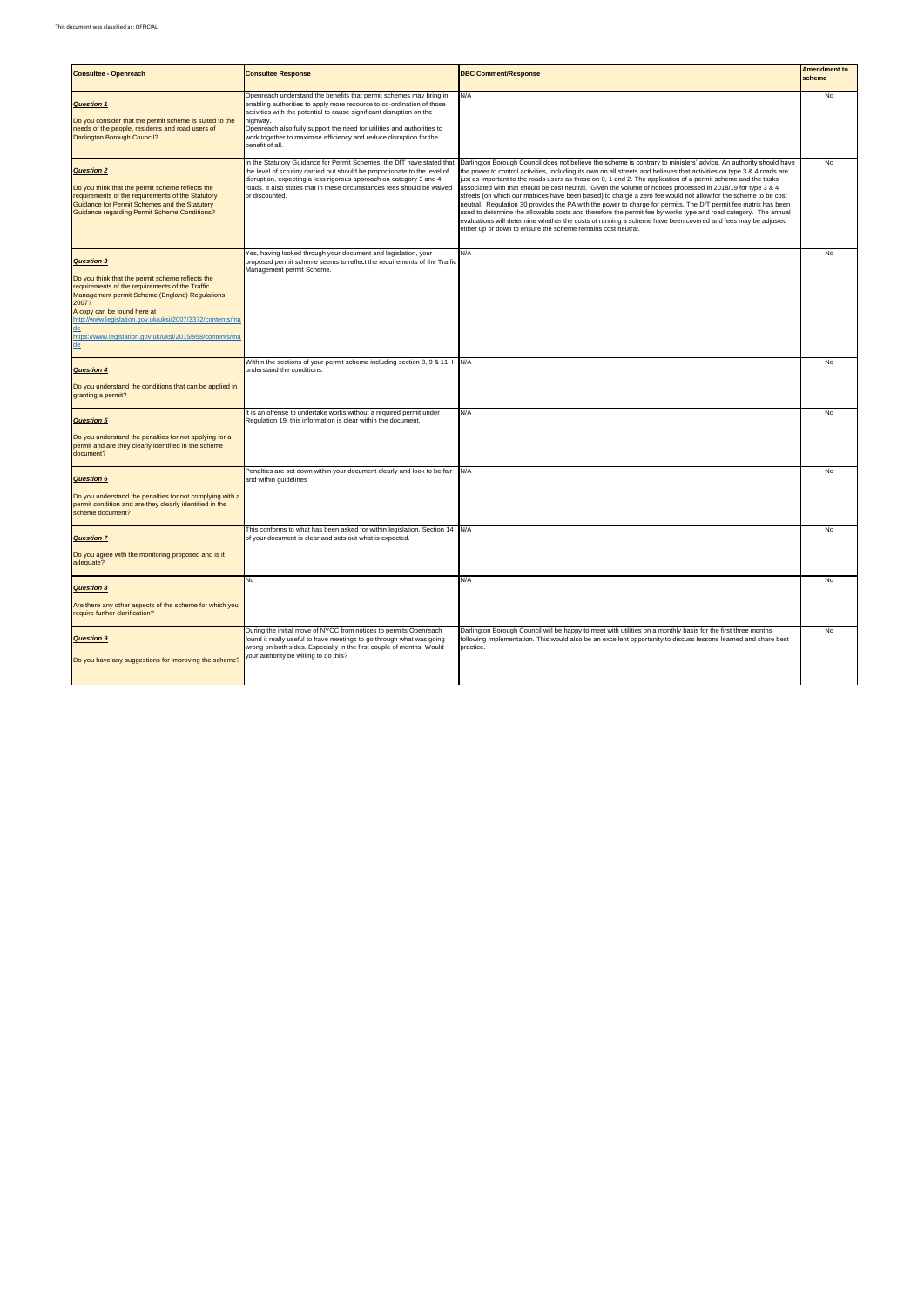| <b>Question 10</b>                                   | 1) 2.3 Collaborative working<br>Openreach do not agree that when sharing a trench that only the<br>primary promoter will register the reinstatement regardless of who<br>carried out the reinstatement. In this instance both promoters should<br>submit a registration of reinstatement with the primary promoters'<br>subsumed by the secondary promoters.                                                                                                                                                                                                                                                                                                   | 1) This is the industry standard which Darlington Borough Council will therefore follow.                                                                                                                                                                                                                                                                                                                                                                                                                                                                                                                                                                                                                                                                                                                                                                                                                                                                                                                                                                                                      | No  |
|------------------------------------------------------|----------------------------------------------------------------------------------------------------------------------------------------------------------------------------------------------------------------------------------------------------------------------------------------------------------------------------------------------------------------------------------------------------------------------------------------------------------------------------------------------------------------------------------------------------------------------------------------------------------------------------------------------------------------|-----------------------------------------------------------------------------------------------------------------------------------------------------------------------------------------------------------------------------------------------------------------------------------------------------------------------------------------------------------------------------------------------------------------------------------------------------------------------------------------------------------------------------------------------------------------------------------------------------------------------------------------------------------------------------------------------------------------------------------------------------------------------------------------------------------------------------------------------------------------------------------------------------------------------------------------------------------------------------------------------------------------------------------------------------------------------------------------------|-----|
| Do you have any other comments on the permit scheme? |                                                                                                                                                                                                                                                                                                                                                                                                                                                                                                                                                                                                                                                                |                                                                                                                                                                                                                                                                                                                                                                                                                                                                                                                                                                                                                                                                                                                                                                                                                                                                                                                                                                                                                                                                                               |     |
|                                                      | 2) 3.4 Activities for which no permit is required - works not involving<br>excavation in non-traffic sensitive streets Openreach request that this is<br>removed from the document, in some instances such as when traffic<br>management is required, a permit would be required regardless of<br>whether the works require excavation or are in a traffic sensitive street.                                                                                                                                                                                                                                                                                   | 2) Agree to remove "works not involving excavation in non-traffic sensitive streets"                                                                                                                                                                                                                                                                                                                                                                                                                                                                                                                                                                                                                                                                                                                                                                                                                                                                                                                                                                                                          | Yes |
|                                                      | 3) 7.18 Traffic Management, Parking and Traffic Regulation Orders<br>Openreach request that 'where the Council is prepared to do so' is<br>removed, TTRNs should only be requested in the most urgent situations in the document.<br>and where a statutory undertaker can evidence the need for one then<br>we would expect the Highway Authority help us with our request.                                                                                                                                                                                                                                                                                    | 3) It is the responsibility of the Council to consider whether a request meets the criteria for a TTRN and assess<br>what disruption the works will cause on the network so therefore 'where the Council is prepared to do so' will remain                                                                                                                                                                                                                                                                                                                                                                                                                                                                                                                                                                                                                                                                                                                                                                                                                                                    | No  |
|                                                      | 4) Permit Scheme - 18.2 Permit Fee Payment and reconciliation. The<br>scheme quotes:<br>The Permit Authority will submit a draft invoice to the promoters for a<br>specified period prior to the generation of an invoice to enable them to<br>reconcile the charges. A two week timescale will be allowed for<br>reconciliation of the charges prior to actual invoice                                                                                                                                                                                                                                                                                        | 4) Darlington Borough Council will allow the industry standard of ten working days for the reconciliation of the<br>charges prior to the actual invoice. Whilst extensions will be considered in exception circumstances, other<br>authorities in the area work with the same processing times so no changes will be made to the procedure. An Excel<br>spreadsheet would be our preferred method of presenting draft Permit charges.                                                                                                                                                                                                                                                                                                                                                                                                                                                                                                                                                                                                                                                         | No  |
|                                                      | This timescale is not really sufficient for us to check all the permits on a<br>monthly list, our teams are dealing with approx. 55 Highway Authorities<br>each team. If the draft charges presented by the Authority are all correct<br>for discounts on Traffic Sensitive roads and zero charges for AIVs or<br>Portable Traffic Signals then we could possibly make the two week<br>deadline but invariably authorities send the initial report of their draft<br>charges without filtering or checking it. This means our team have to<br>check each individual line to confirm the charge is correct or if we need<br>to challenge for incorrect charges. |                                                                                                                                                                                                                                                                                                                                                                                                                                                                                                                                                                                                                                                                                                                                                                                                                                                                                                                                                                                                                                                                                               |     |
|                                                      | Please amend the timescale to 28 days giving us time to check the<br>charges.<br>Openreach request that Authorities present Permit draft charges on a<br>monthly basis and in Excel spreadsheet format as the charges need to<br>be uploaded to our system as a .csv file. Openreach are not able to<br>convert PDF format into Excel spreadsheet or .csv format. Production of<br>charges in Excel format will enable us to process these charges in a<br>timely manner.                                                                                                                                                                                      |                                                                                                                                                                                                                                                                                                                                                                                                                                                                                                                                                                                                                                                                                                                                                                                                                                                                                                                                                                                                                                                                                               |     |
|                                                      | 5) Permit Fees<br>the Statutory Guidance for Permit Schemes, 'it is strongly recommended<br>that permit fees are only applied to the more strategically significant<br>roads: Category 1, 2 roads and Traffic Sensitive roads. This will mean<br>that although permits would still be required for works on non-strategic<br>routes, it should be very unlikely that these works would attract a permit<br>fee. These permit applications would receive only 'notice' equivalent<br>treatment by the authority.'                                                                                                                                               | 5) Darlington Borough Council does not believe the scheme is contrary to ministers' advice. An authority should<br>Openreach request that the permit fees are reviewed taking into account have the power to control activities, including its own on all streets and believes that activities on type 3 & 4 roads<br>are just as important to the roads users as those on 0, 1 and 2. The application of a permit scheme and the tasks<br>associated with that should be cost neutral. Given the volume of notices processed in 2018/19 for type 3 & 4<br>streets (on which our matrices have been based) to charge a zero fee would not allow for the scheme to be cost<br>neutral. Regulation 30 provides the PA with the power to charge for permits. The DfT permit fee matrix has been<br>used to determine the allowable costs and therefore the permit fee by works type and road category. The annual<br>evaluations will determine whether the costs of running a scheme have been covered and fees may be adjusted<br>either up or down to ensure the scheme remains cost neutral. | No  |
|                                                      | Openreach accept that highway authorities need to recoup the cost of<br>running the scheme from permit fee revenue, however we believe that<br>the focus and the higher fees should be on category 0, 1, 2 and traffic<br>sensitive roads.                                                                                                                                                                                                                                                                                                                                                                                                                     |                                                                                                                                                                                                                                                                                                                                                                                                                                                                                                                                                                                                                                                                                                                                                                                                                                                                                                                                                                                                                                                                                               |     |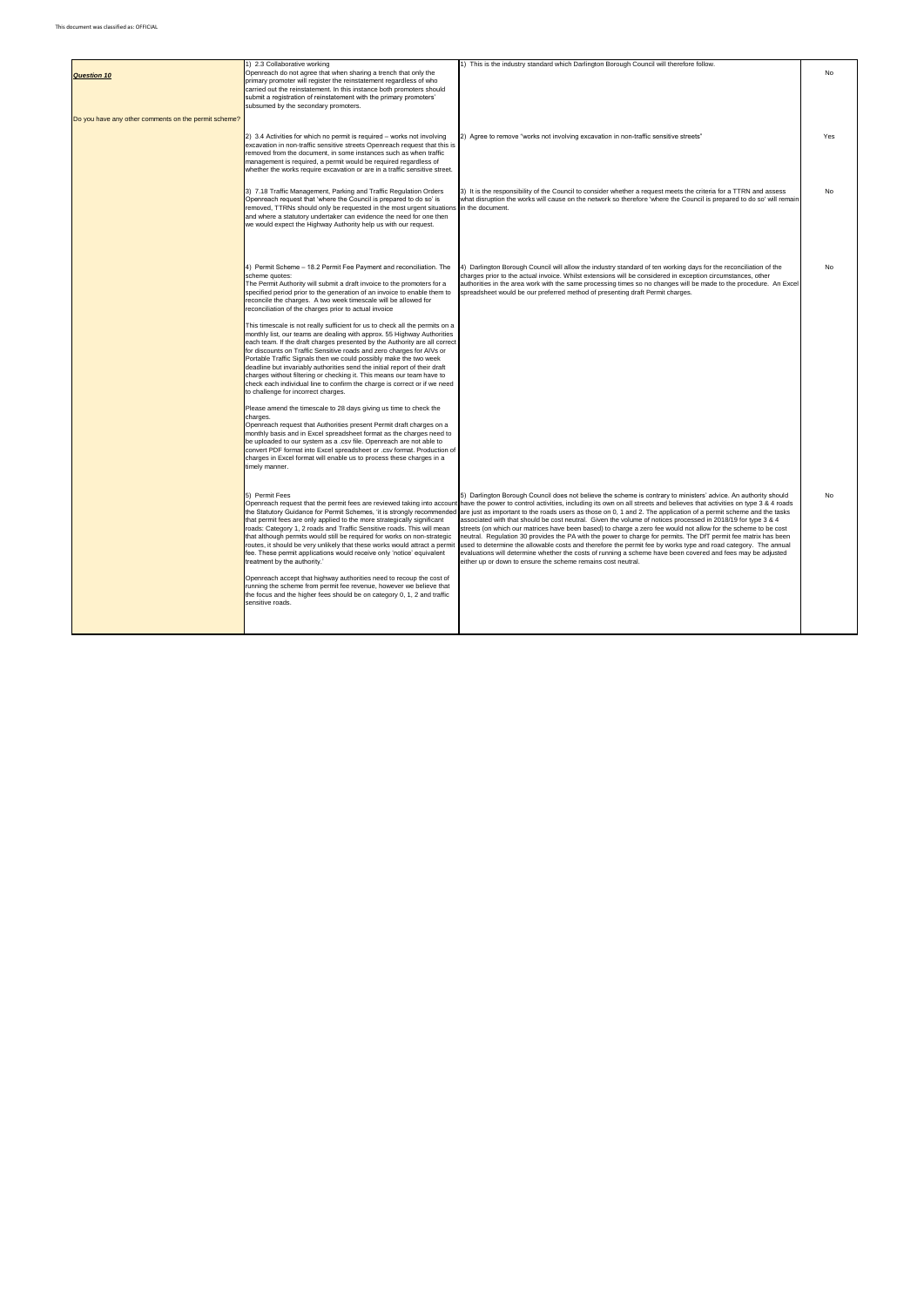| <b>Consultee - Northern Gas Networks</b>                                                                                                                                                                                                                                                                                                   | <b>Consultee Response</b>                                                                                                                                                                                                               | <b>DBC Comment/Response</b>                                                                                                                                                                                                                                                                               | <b>Amendment to</b><br>scheme |
|--------------------------------------------------------------------------------------------------------------------------------------------------------------------------------------------------------------------------------------------------------------------------------------------------------------------------------------------|-----------------------------------------------------------------------------------------------------------------------------------------------------------------------------------------------------------------------------------------|-----------------------------------------------------------------------------------------------------------------------------------------------------------------------------------------------------------------------------------------------------------------------------------------------------------|-------------------------------|
| <b>Question 1</b><br>Do you consider that the permit scheme is suited to the                                                                                                                                                                                                                                                               | Yes                                                                                                                                                                                                                                     | N/A                                                                                                                                                                                                                                                                                                       | No                            |
| needs of the people, residents and road users of<br>Darlington Borough Council?                                                                                                                                                                                                                                                            |                                                                                                                                                                                                                                         |                                                                                                                                                                                                                                                                                                           |                               |
| <b>Question 2</b>                                                                                                                                                                                                                                                                                                                          | Yes                                                                                                                                                                                                                                     | N/A                                                                                                                                                                                                                                                                                                       | No                            |
| Do you think that the permit scheme reflects the<br>requirements of the requirements of the Statutory<br>Guidance for Permit Schemes and the Statutory<br>Guidance regarding Permit Scheme Conditions?                                                                                                                                     |                                                                                                                                                                                                                                         |                                                                                                                                                                                                                                                                                                           |                               |
| <b>Question 3</b>                                                                                                                                                                                                                                                                                                                          | Yes                                                                                                                                                                                                                                     | N/A                                                                                                                                                                                                                                                                                                       | No                            |
| Do you think that the permit scheme reflects the<br>requirements of the requirements of the Traffic<br>Management permit Scheme (England) Regulations<br>2007?<br>A copy can be found here at<br>http://www.legislation.gov.uk/uksi/2007/3372/contents/ma<br><u>de</u><br>https://www.legislation.gov.uk/uksi/2015/958/contents/ma<br>$de$ |                                                                                                                                                                                                                                         |                                                                                                                                                                                                                                                                                                           |                               |
| <b>Question 4</b>                                                                                                                                                                                                                                                                                                                          | Yes                                                                                                                                                                                                                                     | N/A                                                                                                                                                                                                                                                                                                       | No                            |
| Do you understand the conditions that can be applied in<br>granting a permit?                                                                                                                                                                                                                                                              |                                                                                                                                                                                                                                         |                                                                                                                                                                                                                                                                                                           |                               |
| <b>Question 5</b>                                                                                                                                                                                                                                                                                                                          | Yes                                                                                                                                                                                                                                     | N/A                                                                                                                                                                                                                                                                                                       | No                            |
| Do you understand the penalties for not applying for a<br>permit and are they clearly identified in the scheme<br>document?                                                                                                                                                                                                                |                                                                                                                                                                                                                                         |                                                                                                                                                                                                                                                                                                           |                               |
| <b>Question 6</b>                                                                                                                                                                                                                                                                                                                          | Yes                                                                                                                                                                                                                                     | N/A                                                                                                                                                                                                                                                                                                       | No                            |
| Do you understand the penalties for not complying with a<br>permit condition and are they clearly identified in the<br>scheme document?                                                                                                                                                                                                    |                                                                                                                                                                                                                                         |                                                                                                                                                                                                                                                                                                           |                               |
| <b>Question 7</b>                                                                                                                                                                                                                                                                                                                          | Yes                                                                                                                                                                                                                                     | N/A                                                                                                                                                                                                                                                                                                       | No                            |
| Do you agree with the monitoring proposed and is it<br>adequate?                                                                                                                                                                                                                                                                           |                                                                                                                                                                                                                                         |                                                                                                                                                                                                                                                                                                           |                               |
| <b>Question 8</b>                                                                                                                                                                                                                                                                                                                          | No                                                                                                                                                                                                                                      | N/A                                                                                                                                                                                                                                                                                                       | No                            |
| Are there any other aspects of the scheme for which you<br>require further clarification?                                                                                                                                                                                                                                                  |                                                                                                                                                                                                                                         |                                                                                                                                                                                                                                                                                                           |                               |
| <b>Question 9</b>                                                                                                                                                                                                                                                                                                                          | No                                                                                                                                                                                                                                      | N/A                                                                                                                                                                                                                                                                                                       | No                            |
| Do you have any suggestions for improving the scheme?                                                                                                                                                                                                                                                                                      |                                                                                                                                                                                                                                         |                                                                                                                                                                                                                                                                                                           |                               |
| <b>Question 10</b><br>Do you have any other comments on the permit scheme? need to ring first?                                                                                                                                                                                                                                             | 1) Section 9.8 states the activity promoter will telephone the Permit<br>Authority to apply for a permit variation for the first excavation in each<br>subsequent 50 metre before applying the permit variation. Why do we              | 1) To avoid the risk that any variations may be missed during exceptionally busy periods, Darlington Borough<br>Council would request that all extensions are discussed via telephone and then confirmed electronically once<br>agreed. The text in the scheme document has been updated to reflect this. | Yes                           |
|                                                                                                                                                                                                                                                                                                                                            | 2) Section 12.5 states reduction from the PAA fee must indicate they<br>are being submitted together within 3 days  3 days is a short time<br>period. It also states the reduction of 30% from the permit or PAA fee?<br>Please clarify | 2) Darlington Borough Council identifies 3 days is quite enough time. If the Authority receives two or more<br>applications for permits including PAAs the applicant can request a 30% reduction.                                                                                                         | No                            |
|                                                                                                                                                                                                                                                                                                                                            |                                                                                                                                                                                                                                         |                                                                                                                                                                                                                                                                                                           |                               |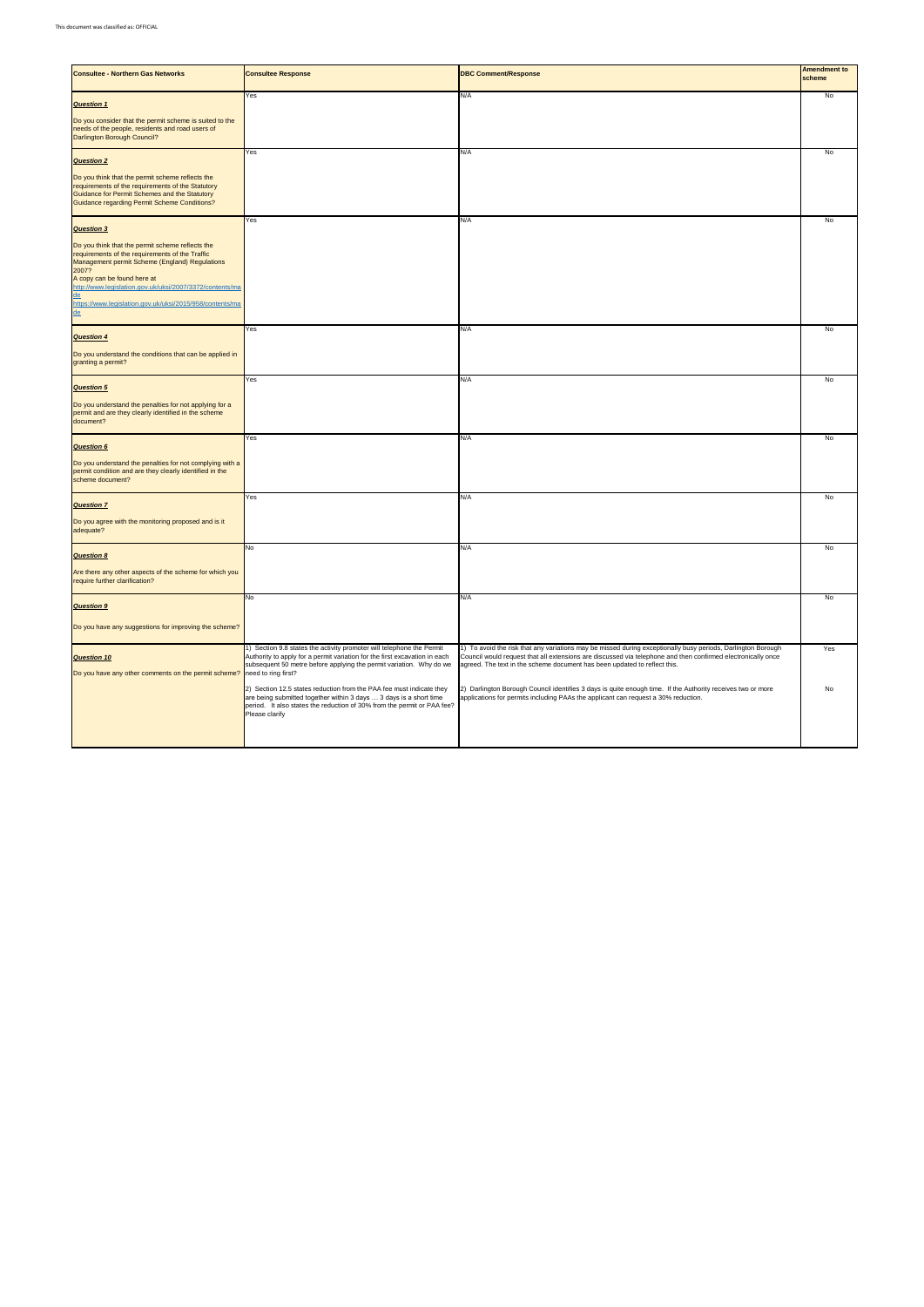| <b>Consultee - Northern Powergrid</b>                                                                                                                                                                                                                             | <b>Consultee Response</b>                                                                                                                    | <b>DBC Comment/Response</b>                                                                                                                                                                                                                                                                                                                                                        | <b>Amendment to</b><br>scheme |
|-------------------------------------------------------------------------------------------------------------------------------------------------------------------------------------------------------------------------------------------------------------------|----------------------------------------------------------------------------------------------------------------------------------------------|------------------------------------------------------------------------------------------------------------------------------------------------------------------------------------------------------------------------------------------------------------------------------------------------------------------------------------------------------------------------------------|-------------------------------|
| <b>Question 1</b>                                                                                                                                                                                                                                                 | Yes                                                                                                                                          | N/A                                                                                                                                                                                                                                                                                                                                                                                | No                            |
| Do you consider that the permit scheme is suited to the<br>needs of the people, residents and road users of                                                                                                                                                       |                                                                                                                                              |                                                                                                                                                                                                                                                                                                                                                                                    |                               |
| <b>Question 2</b>                                                                                                                                                                                                                                                 | Yes                                                                                                                                          | N/A                                                                                                                                                                                                                                                                                                                                                                                | No                            |
| Do you think that the permit scheme reflects the<br>requirements of the requirements of the Statutory<br>Guidance for Permit Schemes and the Statutory                                                                                                            |                                                                                                                                              |                                                                                                                                                                                                                                                                                                                                                                                    |                               |
| <b>Question 3</b>                                                                                                                                                                                                                                                 | Yes                                                                                                                                          | N/A                                                                                                                                                                                                                                                                                                                                                                                | No                            |
| Do you think that the permit scheme reflects the<br>requirements of the requirements of the Traffic<br>Management permit Scheme (England) Regulations<br>2007?<br>A copy can be found here at<br>http://www.legislation.gov.uk/uksi/2007/3372/contents/ma<br>$de$ |                                                                                                                                              |                                                                                                                                                                                                                                                                                                                                                                                    |                               |
| https://www.legislation.gov.uk/uksi/2015/958/contents/ma<br>$de$                                                                                                                                                                                                  |                                                                                                                                              |                                                                                                                                                                                                                                                                                                                                                                                    |                               |
| <b>Question 4</b>                                                                                                                                                                                                                                                 | Yes                                                                                                                                          | N/A                                                                                                                                                                                                                                                                                                                                                                                | No                            |
| Do you understand the conditions that can be applied in<br>granting a permit?                                                                                                                                                                                     |                                                                                                                                              |                                                                                                                                                                                                                                                                                                                                                                                    |                               |
| <b>Question 5</b>                                                                                                                                                                                                                                                 | Yes                                                                                                                                          | N/A                                                                                                                                                                                                                                                                                                                                                                                | No                            |
| Do you understand the penalties for not applying for a<br>permit and are they clearly identified in the scheme<br>document?                                                                                                                                       |                                                                                                                                              |                                                                                                                                                                                                                                                                                                                                                                                    |                               |
| <b>Question 6</b>                                                                                                                                                                                                                                                 | Yes                                                                                                                                          | N/A                                                                                                                                                                                                                                                                                                                                                                                | No                            |
| Do you understand the penalties for not complying with a<br>permit condition and are they clearly identified in the<br>scheme document?                                                                                                                           |                                                                                                                                              |                                                                                                                                                                                                                                                                                                                                                                                    |                               |
| <b>Question 7</b>                                                                                                                                                                                                                                                 | Yes                                                                                                                                          | N/A                                                                                                                                                                                                                                                                                                                                                                                | No                            |
| Do you agree with the monitoring proposed and is it<br>adequate?                                                                                                                                                                                                  |                                                                                                                                              |                                                                                                                                                                                                                                                                                                                                                                                    |                               |
| <b>Question 8</b>                                                                                                                                                                                                                                                 |                                                                                                                                              | N/A                                                                                                                                                                                                                                                                                                                                                                                | No                            |
| Are there any other aspects of the scheme for which you<br>require further clarification?                                                                                                                                                                         |                                                                                                                                              |                                                                                                                                                                                                                                                                                                                                                                                    |                               |
| <b>Question 9</b>                                                                                                                                                                                                                                                 |                                                                                                                                              | N/A                                                                                                                                                                                                                                                                                                                                                                                | No                            |
| Do you have any suggestions for improving the scheme?                                                                                                                                                                                                             |                                                                                                                                              |                                                                                                                                                                                                                                                                                                                                                                                    |                               |
| <b>Question 10</b><br>Do you have any other comments on the permit scheme?                                                                                                                                                                                        | 9.8 Variations for Immediate Activities<br>for a permit variation. This is incorrect, permit variations must be<br>submitted electronically. | To avoid the risk that any variations may be missed during exceptionally busy periods, Darlington Borough Council<br>Bullet 2 states that promoters will telephone the permit authority to apply would request that all extensions are discussed via telephone and then confirmed electronically once agreed. The<br>text in the scheme document has been updated to reflect this. | Yes                           |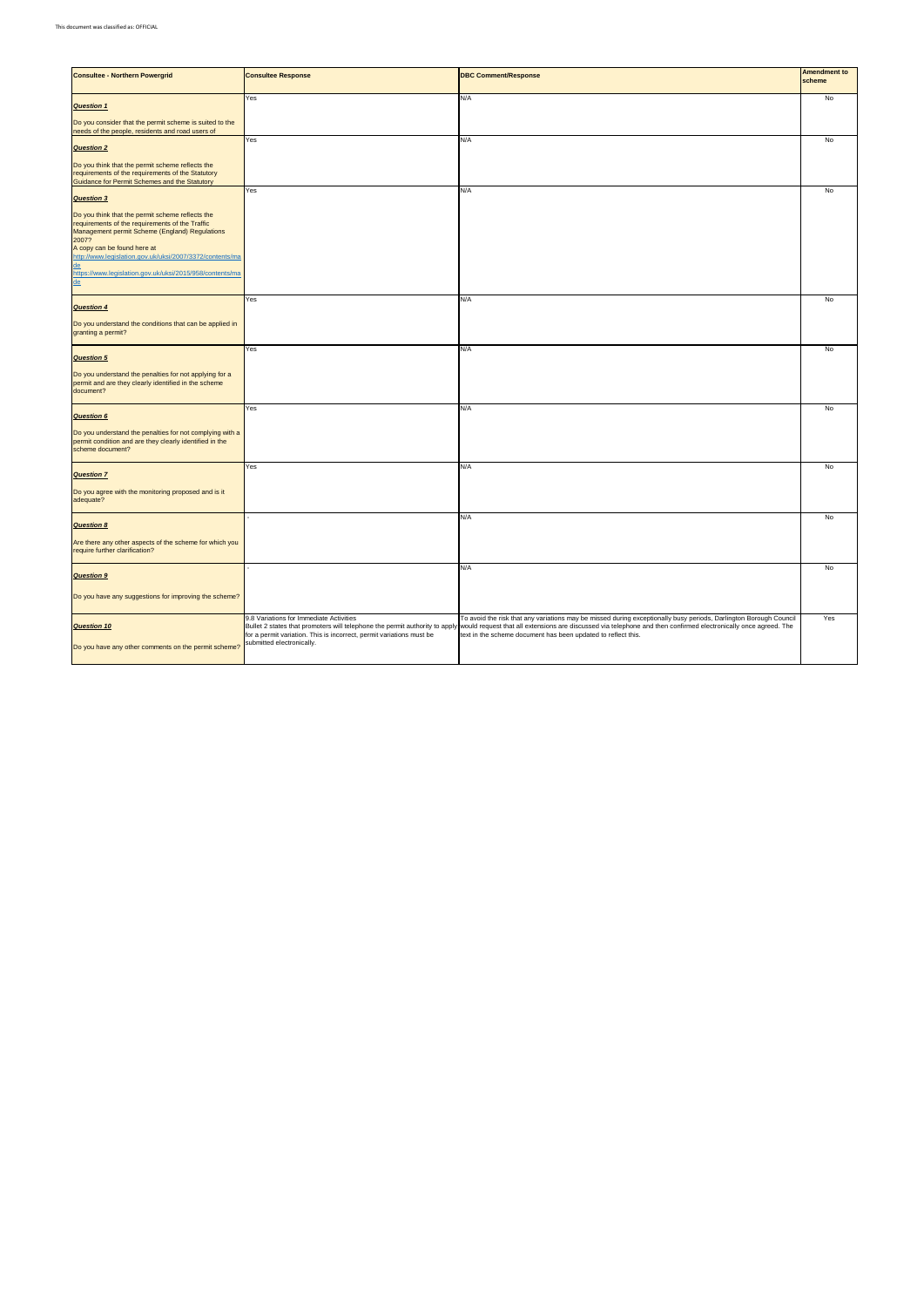| <b>Consultee - Northumbrian Water Group</b>                                                                                                                                                                                                                                                                                 | <b>Consultee Response</b>                                                                                                                                                                                                                                                                                                                                                                 | <b>DBC Comment/Response</b>                                                                                                                                                                                                                                                                                                | <b>Amendment to</b><br>scheme |
|-----------------------------------------------------------------------------------------------------------------------------------------------------------------------------------------------------------------------------------------------------------------------------------------------------------------------------|-------------------------------------------------------------------------------------------------------------------------------------------------------------------------------------------------------------------------------------------------------------------------------------------------------------------------------------------------------------------------------------------|----------------------------------------------------------------------------------------------------------------------------------------------------------------------------------------------------------------------------------------------------------------------------------------------------------------------------|-------------------------------|
| <b>Question 1</b>                                                                                                                                                                                                                                                                                                           | Yes                                                                                                                                                                                                                                                                                                                                                                                       | N/A                                                                                                                                                                                                                                                                                                                        | No                            |
| Do you consider that the permit scheme is suited to the<br>needs of the people, residents and road users of<br>Darlington Borough Council?                                                                                                                                                                                  |                                                                                                                                                                                                                                                                                                                                                                                           |                                                                                                                                                                                                                                                                                                                            |                               |
| <b>Question 2</b>                                                                                                                                                                                                                                                                                                           | Yes                                                                                                                                                                                                                                                                                                                                                                                       | N/A                                                                                                                                                                                                                                                                                                                        | No                            |
| Do you think that the permit scheme reflects the<br>requirements of the requirements of the Statutory<br>Guidance for Permit Schemes and the Statutory<br><b>Guidance regarding Permit Scheme Conditions?</b>                                                                                                               |                                                                                                                                                                                                                                                                                                                                                                                           |                                                                                                                                                                                                                                                                                                                            |                               |
| <b>Question 3</b>                                                                                                                                                                                                                                                                                                           | Yes                                                                                                                                                                                                                                                                                                                                                                                       | N/A                                                                                                                                                                                                                                                                                                                        | No                            |
| Do you think that the permit scheme reflects the<br>requirements of the requirements of the Traffic<br>Management permit Scheme (England) Regulations<br>2007?<br>A copy can be found here at<br>http://www.legislation.gov.uk/uksi/2007/3372/contents/ma<br>de<br>https://www.legislation.gov.uk/uksi/2015/958/contents/ma |                                                                                                                                                                                                                                                                                                                                                                                           |                                                                                                                                                                                                                                                                                                                            |                               |
| $de$                                                                                                                                                                                                                                                                                                                        |                                                                                                                                                                                                                                                                                                                                                                                           |                                                                                                                                                                                                                                                                                                                            |                               |
| <b>Question 4</b><br>Do you understand the conditions that can be applied in<br>granting a permit?                                                                                                                                                                                                                          | Yes                                                                                                                                                                                                                                                                                                                                                                                       | N/A                                                                                                                                                                                                                                                                                                                        | <b>No</b>                     |
|                                                                                                                                                                                                                                                                                                                             | Yes                                                                                                                                                                                                                                                                                                                                                                                       | N/A                                                                                                                                                                                                                                                                                                                        | No                            |
| <b>Question 5</b><br>Do you understand the penalties for not applying for a<br>permit and are they clearly identified in the scheme<br>document?                                                                                                                                                                            |                                                                                                                                                                                                                                                                                                                                                                                           |                                                                                                                                                                                                                                                                                                                            |                               |
| <b>Question 6</b>                                                                                                                                                                                                                                                                                                           | Yes                                                                                                                                                                                                                                                                                                                                                                                       | N/A                                                                                                                                                                                                                                                                                                                        | No                            |
| Do you understand the penalties for not complying with a<br>permit condition and are they clearly identified in the<br>scheme document?                                                                                                                                                                                     |                                                                                                                                                                                                                                                                                                                                                                                           |                                                                                                                                                                                                                                                                                                                            |                               |
| <b>Question 7</b>                                                                                                                                                                                                                                                                                                           | Yes                                                                                                                                                                                                                                                                                                                                                                                       | N/A                                                                                                                                                                                                                                                                                                                        | No                            |
| Do you agree with the monitoring proposed and is it<br>adequate?                                                                                                                                                                                                                                                            |                                                                                                                                                                                                                                                                                                                                                                                           |                                                                                                                                                                                                                                                                                                                            |                               |
| <b>Question 8</b>                                                                                                                                                                                                                                                                                                           | Please refer to Q.10                                                                                                                                                                                                                                                                                                                                                                      |                                                                                                                                                                                                                                                                                                                            |                               |
| Are there any other aspects of the scheme for which you<br>require further clarification?                                                                                                                                                                                                                                   |                                                                                                                                                                                                                                                                                                                                                                                           |                                                                                                                                                                                                                                                                                                                            |                               |
| <b>Question 9</b>                                                                                                                                                                                                                                                                                                           | N/A                                                                                                                                                                                                                                                                                                                                                                                       | N/A                                                                                                                                                                                                                                                                                                                        | No                            |
| Do you have any suggestions for improving the scheme?                                                                                                                                                                                                                                                                       |                                                                                                                                                                                                                                                                                                                                                                                           |                                                                                                                                                                                                                                                                                                                            |                               |
| <b>Question 10</b>                                                                                                                                                                                                                                                                                                          | 1) Sec 3.4 and Sec 4.5 - Do we need non-chargeable permits for works<br>in private streets? If so, are timescales the same as these 2 points<br>appear to contradict each other                                                                                                                                                                                                           | 1) A permit scheme can only be applied to roads that are maintained at public expense                                                                                                                                                                                                                                      | No                            |
| Do you have any other comments on the permit scheme?                                                                                                                                                                                                                                                                        | 2) Sec 9.5 and Sec 9.6 - Both of these lead us to believe we can put<br>through extensions electronically if more than 20% duration is<br>remaining. However, we have been informed if we do this, regardless of<br>stating the requirements set in the permit scheme, they will be refused.                                                                                              | 2) Variations can take place at any time after the permit has been issued and before or during the activity itself.<br>However as stated in 9.6 where the criteria in 9.5 is not met the promoter shall contact the Authority to ascertain<br>whether they are prepared to grant the variation, then apply electronically. | No                            |
|                                                                                                                                                                                                                                                                                                                             | Is this your stance and if so, should this be amended so not to mislead?                                                                                                                                                                                                                                                                                                                  | If the promoter requests a variation electronically before the 20% or 2 day window without contacting the Authority<br>first this does not constitute grounds for the Authority to refuse.                                                                                                                                 |                               |
|                                                                                                                                                                                                                                                                                                                             | 3) Traffic Management - do lights need manual control at peak times<br>on all traffic sensitive routes?                                                                                                                                                                                                                                                                                   | 3) There will be large percentage of locations which may require the lights to be operated manually, this should be<br>discussed and agreed with the Authority.                                                                                                                                                            | No                            |
|                                                                                                                                                                                                                                                                                                                             | 4) Gritting Routes - There appears to be no mention of charges on<br>gritting routes when the weather is mild. Is it the case that the reason for<br>a street designation as TS due to it being a gritting route, then should it<br>be charged at the non TS rate when the weather is mild?                                                                                               | 4) Darlington Borough Council has not designated a street as traffic sensitive solely on the basis it is gritted. The<br>traffic sensitive designation therefore applies throughout the year as it is not determined by the gritting routes.                                                                               | No                            |
|                                                                                                                                                                                                                                                                                                                             | 5) There are many references to the EToN specifications throughout<br>the scheme. What will the implications if the introduction of Street<br>Manager brings in procedures that are not aligned to the proposed<br>Permit Scheme?                                                                                                                                                         | 5) Although Darlington Borough Council will still be technically using EToN when our permit scheme goes live we<br>have agreed all references to EToN will be replaced with by electronic means.                                                                                                                           | Yes                           |
|                                                                                                                                                                                                                                                                                                                             | 6) We expect that the document will become a legal one, if this is the<br>case, would also expect that the document be in line with other<br>regulations. In the scheme there is a reference to FPNs being "issued",<br>this is not in line with FPN Regulations whereby FPNs are "given". Not<br>sure if this should be amended before rather than after and then having<br>to re-issue? | 6) Noted, however, The Statutory Guidance for Highway Authority Permit Schemes Regulations 21 to 28 uses the<br>term issue for FPNs. We are happy with the references made to FPNs as 'issued', 'given' and 'served' within the<br>scheme.                                                                                 | No                            |
|                                                                                                                                                                                                                                                                                                                             | 7) Just 2 very minor points - that if this becomes a legal document the<br>use of apostrophe throughout, should read FPNs not FPN's. Also in the<br>4th paragraph of section 7.26, the word "it" is missing after "however".                                                                                                                                                              | 7) Agreed and updated.                                                                                                                                                                                                                                                                                                     | Yes                           |
|                                                                                                                                                                                                                                                                                                                             |                                                                                                                                                                                                                                                                                                                                                                                           |                                                                                                                                                                                                                                                                                                                            |                               |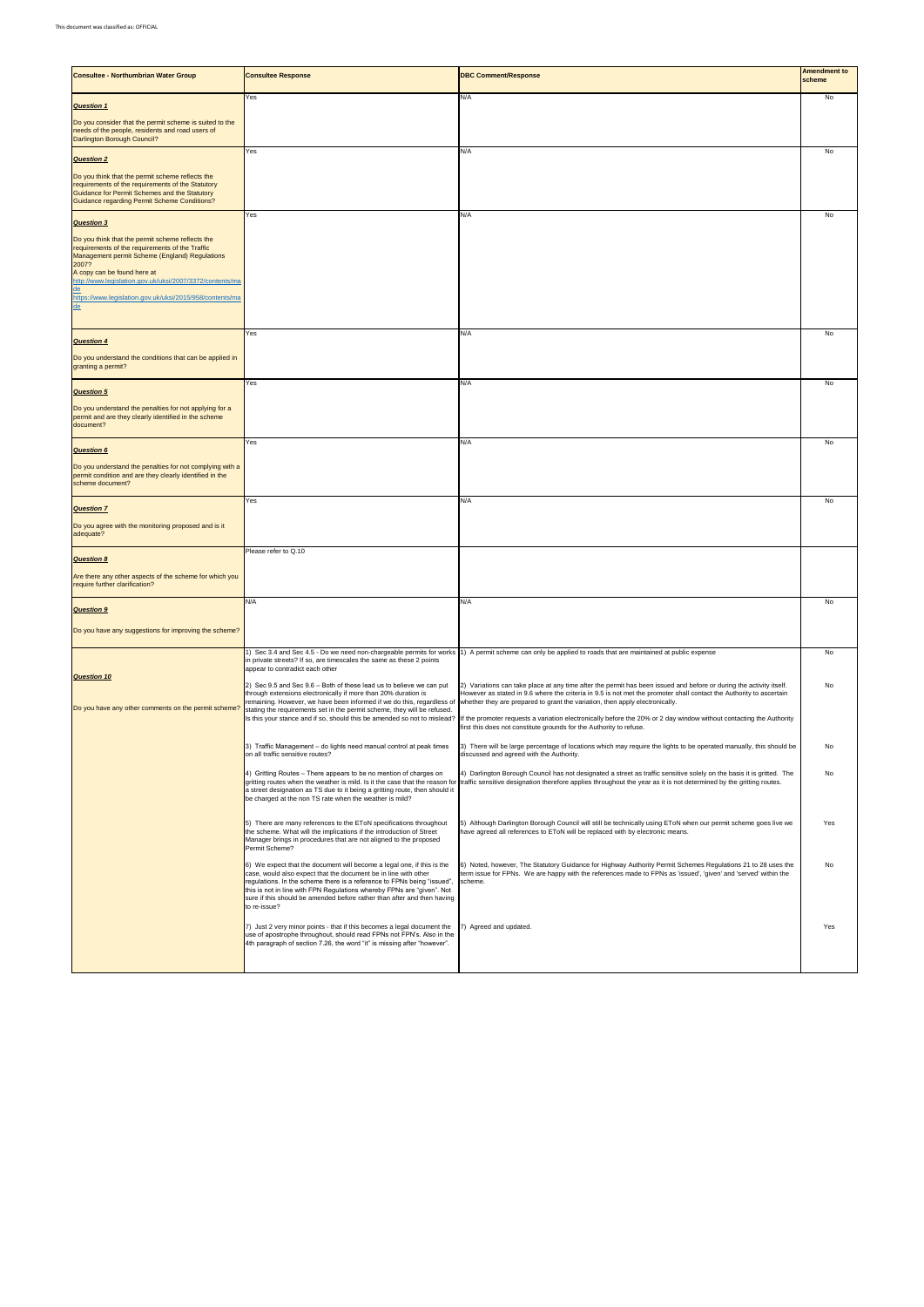| <b>Consultee - Department for Transport</b> | <b>Consultee Response</b>                                                                                                                                                                                                                                                                               | <b>DBC Comment/Response</b>                                                                                                                                                                                                                                                                                                                                                                                                                          | <b>Amendment to</b><br>scheme |
|---------------------------------------------|---------------------------------------------------------------------------------------------------------------------------------------------------------------------------------------------------------------------------------------------------------------------------------------------------------|------------------------------------------------------------------------------------------------------------------------------------------------------------------------------------------------------------------------------------------------------------------------------------------------------------------------------------------------------------------------------------------------------------------------------------------------------|-------------------------------|
|                                             | Your document refers in 1.7 to scheme objectives - one being to treat 1) Agreed. This objective will be removed.<br>all applicants in the same way. This is not an objective it is a regulatory<br>requirement please see regulation 40 of the 2007 permit scheme<br>regulations.                       |                                                                                                                                                                                                                                                                                                                                                                                                                                                      | Yes                           |
|                                             | Your scheme is planned to start 3 February. Possible start dates for<br>Street Manager are January or April 2020. You might want to consider<br>future proofing your document from the outset 'by electronic means'<br>rather than EToN.                                                                | 2) Agree to amend. All references to Electronic Transfer of Notifications (EToN) in Darlington's Permit Scheme<br>documentation shall be replaced with 'by electronic means'.                                                                                                                                                                                                                                                                        | Yes                           |
|                                             | You might also wish to double check your document to ensure it is<br>future proofed now in relation to the updating of the Co-Ordination Code<br>of Practice and likely changes to the March & October 2015 Statutory<br>Guidance etc in relation to possible outcome from the current<br>consultation. | 3) Agree to amend. Sections revised as follows -<br>1.1 Due regard has also been had to the Statutory Guidance for Highway Authority Permit Schemes (October 2015)<br>and its successors, and the Statutory Guidance for Highway Authority Permit Schemes - Permit Scheme<br>Conditions March 2015 and its successors.<br>16.10 "Code of Practice for the Co-ordination of Street Works for Road Purposes and Related Matters and its<br>successors" | Yes                           |

| Other amendments to scheme | Section and reason for change                                                                                                                                                                                                                                                                                                                                                  |                                                                                                                                                                                                                                                                                                                                                                                                                                                                                                                      | <b>Amendment to</b><br>scheme |
|----------------------------|--------------------------------------------------------------------------------------------------------------------------------------------------------------------------------------------------------------------------------------------------------------------------------------------------------------------------------------------------------------------------------|----------------------------------------------------------------------------------------------------------------------------------------------------------------------------------------------------------------------------------------------------------------------------------------------------------------------------------------------------------------------------------------------------------------------------------------------------------------------------------------------------------------------|-------------------------------|
|                            | Section 1.9 - To mention possible future road work schemes such as<br>Lane Rental                                                                                                                                                                                                                                                                                              | Added to section 1.9 -<br>The permit Scheme will provide clear evaluation of its effectiveness in order that it may at some point in the future<br>be used to support other relevant road work schemes such as Lane Rental                                                                                                                                                                                                                                                                                           | Yes                           |
|                            | Section 11.4 - To clarify that national conditions will be used                                                                                                                                                                                                                                                                                                                | Section updated to include 'national'                                                                                                                                                                                                                                                                                                                                                                                                                                                                                | Yes                           |
|                            | Section 2.3 paragraph 8 - The information on collaborative discounts is<br>duplicated within this section.                                                                                                                                                                                                                                                                     | The following has been deleted due to duplication of information -<br>Therefore, where two or more promoters demonstrate collaborative working reduced permit charges may be<br>applicable. See Section 12.5 for fee discounts related to collaborative working.                                                                                                                                                                                                                                                     | Yes                           |
|                            | S3.2 p3 - Diversionary works sends you to S12.5 to see discounts, but<br>there is no mention of these discounts in S12.5                                                                                                                                                                                                                                                       | The reference to 12.5 should have been 12.6 therefore the following text in Section 3.2 has been updated - "Where<br>the statutory undertaker has specified diversionary works in their permit application, the permit authority may use its<br>discretion with regard to fees as stated in Section 12.6."                                                                                                                                                                                                           | Yes                           |
|                            | S6.2 to clarity - 'unless other conditions have been met by pre-<br>agreement with the Authority'                                                                                                                                                                                                                                                                              | Darlington Borough Council will only use the national conditions, however, we have updated the text in this section<br>of the document for clarification.                                                                                                                                                                                                                                                                                                                                                            | Yes                           |
|                            | 5.1 Permit Validity<br>If the activity cannot commence on the proposed start date, or within the<br>allowed starting window, a variation is required."<br>Incorrect statement - it is only an early start or extension in these<br>circumstances that will attract the requirement for a variation. If the<br>validity period has passed a new Permit application is required. | Section amended - If the activity cannot commence on the proposed start date, or within the allowed starting<br>window, a new permit is required unless the start date is brought forward then a variation requesting an early start<br>is required.                                                                                                                                                                                                                                                                 | Yes                           |
|                            | Section 6.7 - Section amended for clarity.                                                                                                                                                                                                                                                                                                                                     | The following has been added to section 6.7 - Activities lasting 3 days or less but which require a traffic regulation<br>order, such as a temporary road closure, or are part of the promoters operating programme will be classified as<br>Major Activities and will be subject to the application process for a Major Activity. (See Section 7 for application<br>process). However, as per DfT Guidelines may be subject to reduced fees for Non-Traffic Sensitive Streets or in<br>Non-Traffic Sensitive times. | Yes                           |
|                            | Section 6.8 - Amended to include works out of hours                                                                                                                                                                                                                                                                                                                            |                                                                                                                                                                                                                                                                                                                                                                                                                                                                                                                      | Yes                           |
|                            | Section 7.17 - Changed must to may for providing details of planned<br>techniques.                                                                                                                                                                                                                                                                                             |                                                                                                                                                                                                                                                                                                                                                                                                                                                                                                                      | Yes                           |
|                            | Section 19.2 - Estimated go-live date revised to 2nd March 2020.                                                                                                                                                                                                                                                                                                               |                                                                                                                                                                                                                                                                                                                                                                                                                                                                                                                      | Yes                           |